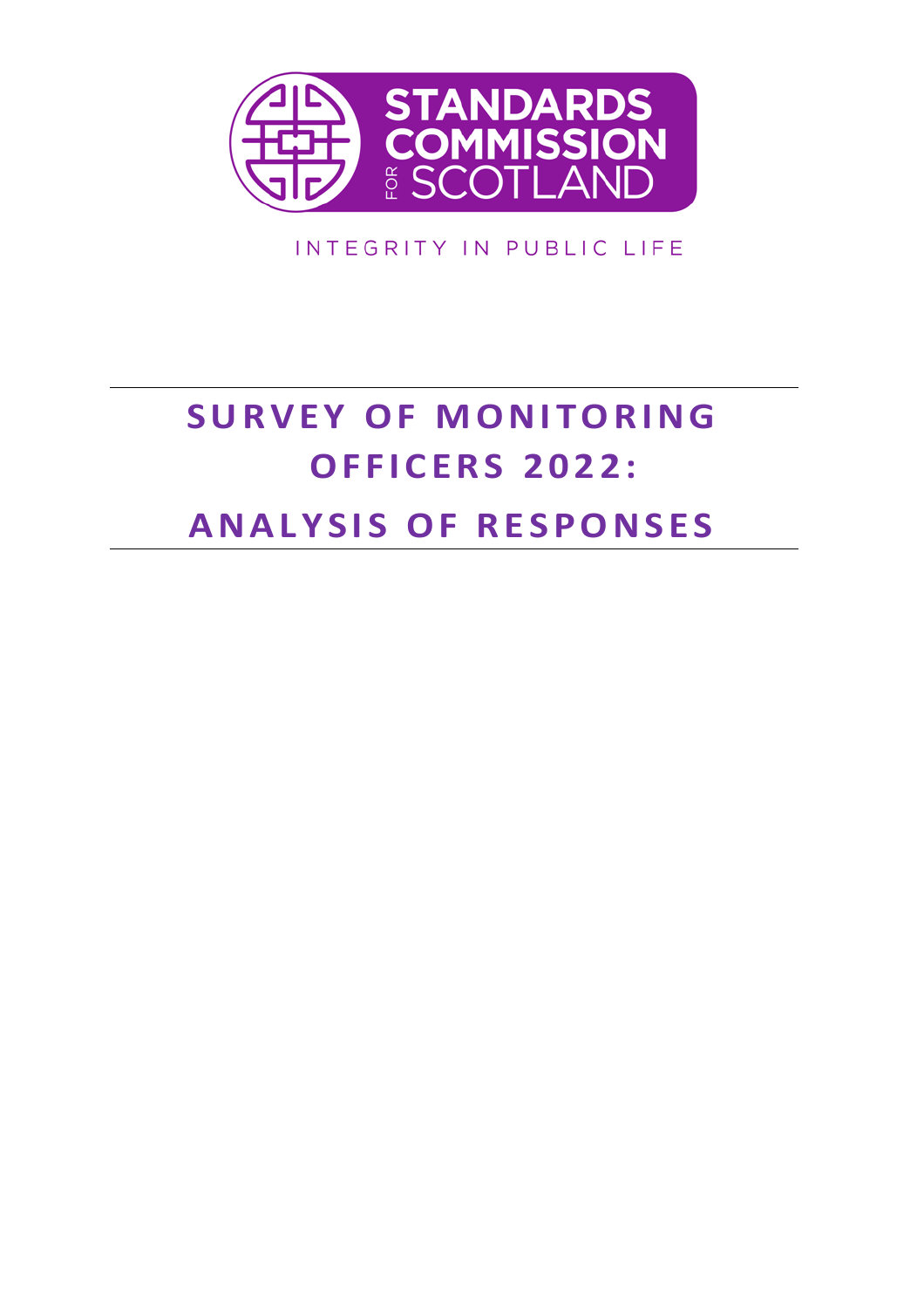# **E X E C U T I V E S U M M A R Y**

- 1. This document summarises the responses received by the Standards Commission for Scotland (Standards Commission) to a survey it issued to Monitoring Officers in mid-February 2022.
- 2. The intention of the survey was to learn about Monitoring Officers' experiences with the ethical standards framework and, in particular, their elected members' compliance with, and awareness of, the provisions of the Councillors' Code of Conduct. The Standards Commission intends to use information gathered to inform its future training events and to identify the need for any further educational material or guidance. The Standards Commission was also keen to see if it could improve how enquiries are handled and its Hearings and adjudicatory processes.
- 3. Actions the Standards Commission hopes to take in light of the responses to the survey, subject to budget and resources constraints, are also outlined in the document under Section 10 below ('Next Steps'). It should be noted that as respondents were not asked to provide the dates of any experiences that are the subject of comments, it may be that changes and improvements have been made by either the Standards Commission or the Ethical Standards Commissioner's office in the intervening period.

#### **ANALYSIS OF RESPONSES**

- 4. All 13 Monitoring Officers who responded confirmed that their Council provided an induction on the Councillors' Code of Conduct for newly elected members following the last election in May 2017. A majority of Councils had subsequently offered refresher training on the Code.
- 5. While all respondents found the Standards Commission's training events to be 'wholly adequate' or 'reasonably adequate', many were disappointed by low uptake amongst their elected members.
- 6. Feedback on Standards Commission's Guidance, Advice Notes and other educational material was generally positive, although some respondents commented that there was scope for simplifying the content of the Advice Note for Councillors on the Right to Freedom of Expression under Article 10 of the European Convention on Human Rights (ECHR).
- 7. The majority of respondents found the Standards Commission's annual Monitoring Officers' workshop to be 'very helpful' as it was a good opportunity to share and discuss experiences.
- 8. Respondents indicated a good level of engagement with the Standards Commission's quarterly Standards Updates and an understanding of the content on its website. However, while respondents indicated they were aware of the Standards Commission's social media channels, there was less engagement with the content posted on these.
- 9. The Standards Commission's responses to enquiries was seen as 'very helpful' by seven respondents and 'reasonably helpful' by four.
- 10. Of the six respondents with experience of the Standards Commission's Hearings process and decision-making, this was seen as 'wholly adequate' by two respondents and 'reasonably adequate' by the remainder. It was noted, however, that Hearings were considered to be unduly lengthy and sometimes difficult for observers to follow. The quality of written decisions was perceived as being 'very clear' by seven of respondents and 'reasonably clear' by six.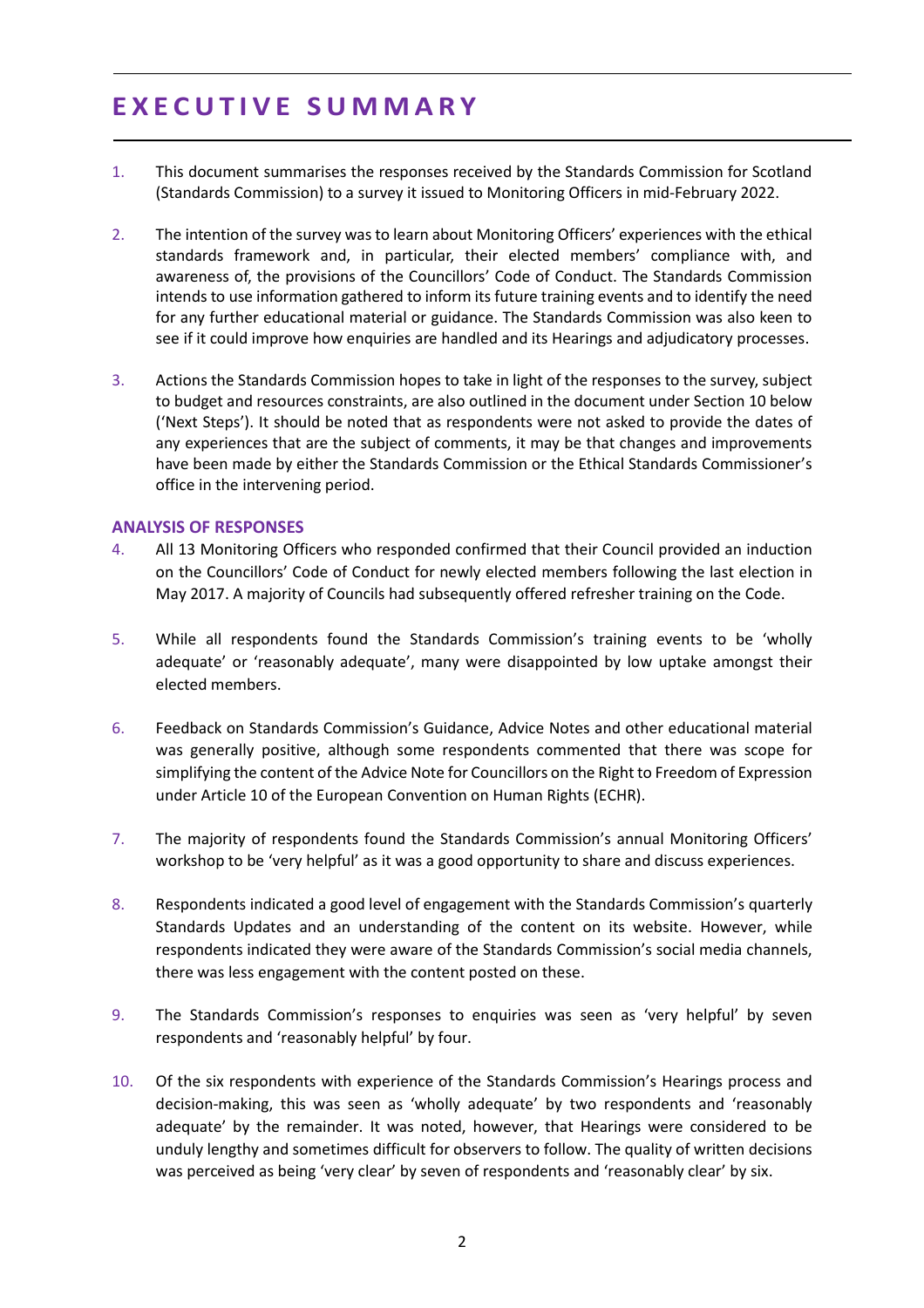11. In general, respondents were of the view that elected members understood and tried to comply with the Councillors' Code of Conduct. Respondents expressed varying opinions in respect of whether standards of conduct deteriorated during the coronavirus pandemic. Respondents noted that disrespect towards other elected members and/or council employees was becoming more of a problem.

# **1. INTRODUCTION**

- 1.1 In February 2022, the Standards Commission for Scotland (Standards Commission) asked Monitoring Officers to complete a survey to learn about their experiences with the ethical standards framework and, in particular, their elected members' compliance with, and awareness of, the provisions of the Councillors' Code of Conduct.
- 1.2 A total of 13 completed responses were received by the closing date of 14 March 2022. This paper summarises the responses and comments received.

# **2. RESPONDENTS**

2.1 The survey was sent to the Monitoring Officers of all 32 of Scotland's local authorities.

# **3. INDUCTION AND TRAINING**

- 3.1 Respondents were asked whether their Council had provided an induction on the Councillors' Code of Conduct for newly elected members after the last local government election in May 2017 and, if so, what form had this taken and whether the majority of first-time elected members had attended.
- 3.2 All 13 respondents confirmed that induction training had been provided. Most respondents confirmed that a face to face training session for both newly-elected and returning councillors had been offered. The format of this had varied, with some respondents indicating that only the key points of the Code had been covered initially, as part of a wider training session on governance, with further more detailed training on the specific provisions that were likely to cause the most difficulties being provided at a later date. Other respondents indicated that the training had included examples, with time set aside for comments, questions and discussion. One respondent confirmed that hard copies of the Code and the Standards Commission's Guidance had been included in a welcome pack for newly-elected councillors.
- 3.3 While three respondents advised that the training had been badged as being mandatory for all first-time councillors, with all present; eight respondents advised that most of their councillors had attended the induction offered. The remaining two respondents advised that only some councillors had attended. It was noted that the induction period was a really busy time, with new councillors being expected to attend training on several distinct matters to be able to undertake their role effectively.
- 3.4 Respondents noted that some newly-elected councillors had been unable to attend the induction training offered due to having other jobs or commitments (particularly if they had not anticipated being elected). One respondent noted that their council had been forced to run multiple sessions (which had taken up a lot of officer time) and, as such, a variety of different approaches and formats were being considered for induction training following the forthcoming local government elections. Another respondent noted that several councillors had taken up their offer to meet them individually to discuss any queries and to provide further clarification if required.
- 3.5 Ten respondents confirmed that their council had offered refresher training on the Councillors' Code, with eight advising that 'most' or 'some' of their councillors attended. A number of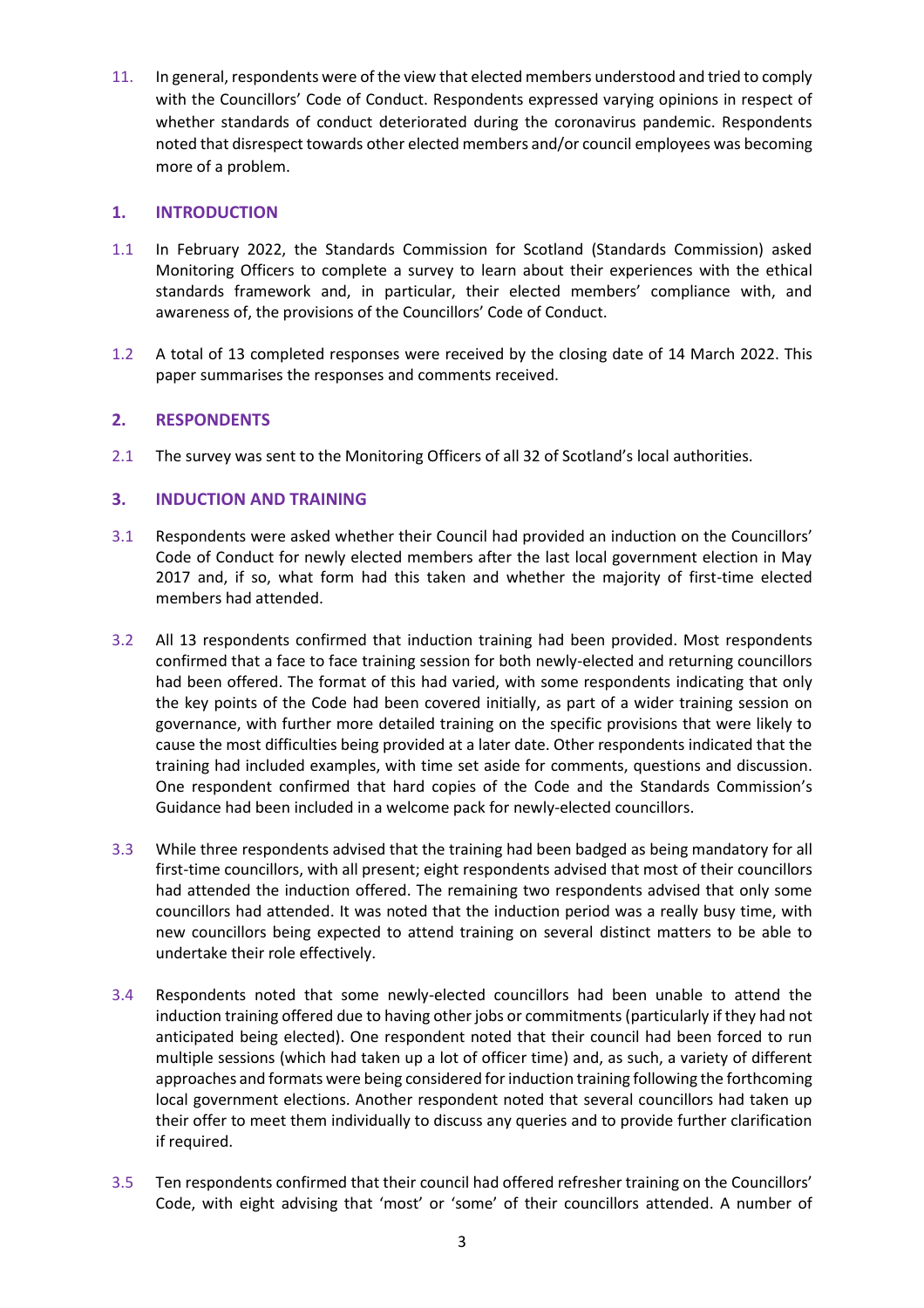respondents advised that their council offered annual refresher sessions and confirmed that, in addition, the Standards Commission's quarterly Standards Update briefings were circulated to councillors, with an invitation for them to contact the Monitoring Officer to discuss any queries or concerns. Respondents also commented that *ad hoc* training sessions were provided as and when there was a significant development, such as the introduction of the revised Councillors' Code in December 2021, or the issuing of Directions by the Standards Commission to the Ethical Standards Commissioner.

- 3.6 Several respondents commented that attendance at refresher training sessions had been poor and, therefore, consideration was being given to revising the training format to encourage engagement (for example, by moving to e-learning rather than in person). One respondent noted that, in their experience, it was the same few members who engaged and, ironically, that these were the individuals who had demonstrated the greatest awareness of the Code and, as such, were often the least likely to be in need of the training.
- 3.7 Twelve respondents confirmed that they had attended a training event run by the Standards Commission. All respondents advised that they had found the training events to be either 'wholly adequate' (seven respondents) or 'reasonably adequate' (five respondents). A number of respondents commented that it was unfortunate that there had been limited uptake amongst councillors (despite them being encouraged to attend), as the training had been useful and informative. One respondent noted that while there was a good level of engagement and interaction, it would have been helpful to have left more time for questions and answers. Another respondent noted that the training sessions were useful for Monitoring Officers as councillors were sometimes more willing to accept advice on the provisions in the Code if they were provided by a third party.



# **4. THE STANDARDS COMMISSION'S GUIDANCE AND EDUCATIONAL MATERIAL**

- 4.1 Respondents were asked to identify whether they are aware of and had used any of the following guidance and educational materials produced by the Standards Commission:
	- Guidance on the Councillors' Code
	- Advice for Councillors on Arm's Length External Organisations
	- Advice Note for Councillors on Distinguishing between Strategic and Operational Matters
	- Advice Note for Councillors on Bullying and Harassment
	- Advice Note for Councillors on the Application of Article 10 of the ECHR
	- Advice Note for Councillors on How to Declare Interests
	- Flowchart for Councillors on Making Declarations of Interest
	- Advice Note for Councillors on the Role of the Monitoring Officer
	- Assisting Constituents Card for Councillors
- 4.2 All respondents indicated that they were aware of, or had used, the guidance and educational materials noted above. The most used were the Guidance on the Code and the Advice Notes on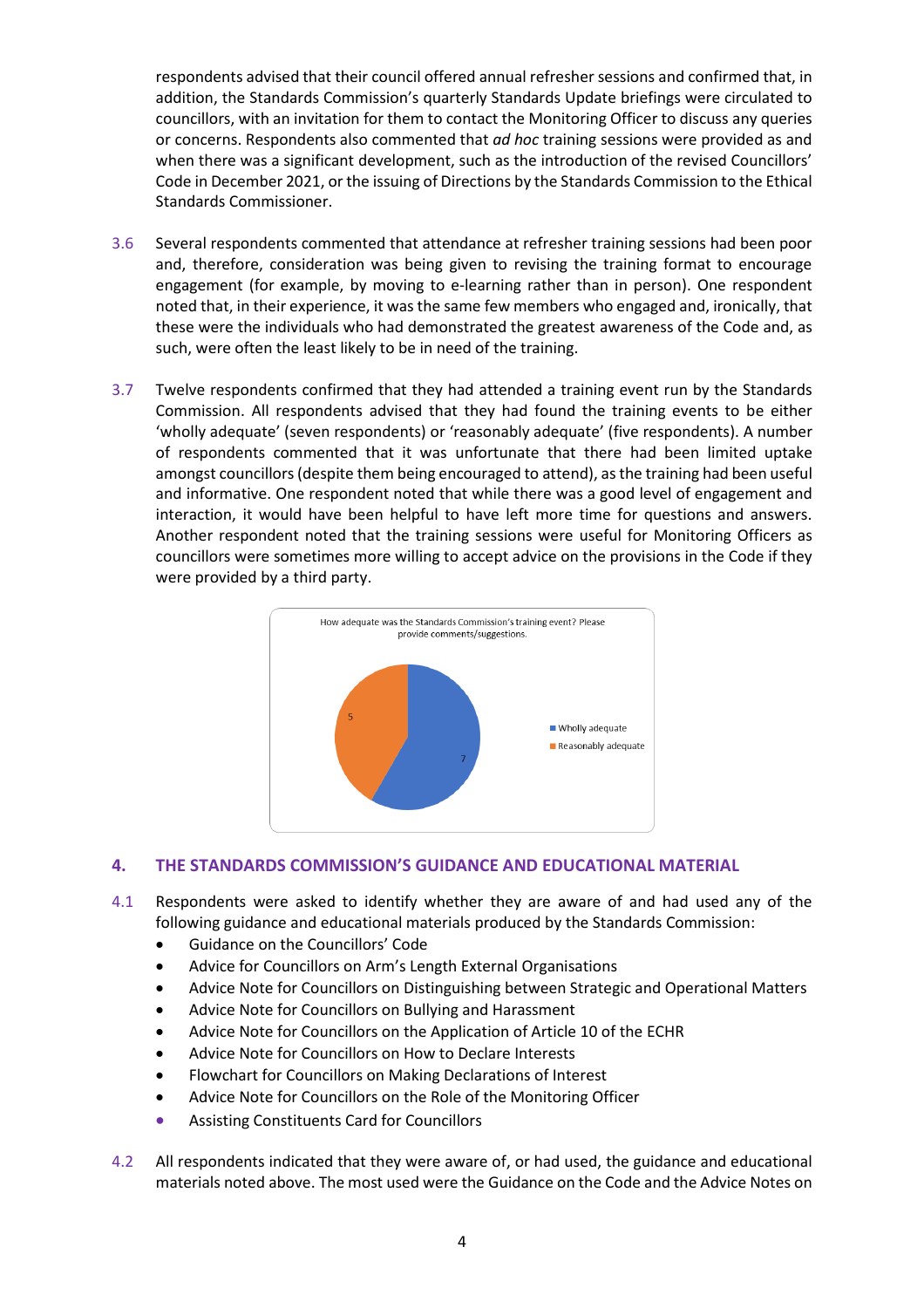Distinguishing between Strategic and Operational Matters and on How to Declare Interests with all respondents reporting having used this material.

- 4.3 Respondents were also asked if they had any comments or suggestions on the content or format of the guidance and educational materials produced by the Standards Commission. Respondents advised that they considered the content of the Guidance and Advice Notes to be "good and very helpful", "excellent", and "sensible". A few respondents advised that they considered the versions issued in 2021 (with the revised Councillors' Code) to be an improvement and "sufficiently clear". One Respondent noted that it was helpful to "use plain English and examples", while another indicated they were pleased that the Standards Commission had consulted with the SOLAR on the content of the proposed revised Guidance before it was issued.
- 4.4 A number of respondents noted, however, that the Advice Note for Councillors on the Application of Article 10 of the ECHR (the right to freedom of expression) was complicated and lengthy. Whilst the respondents indicated they appreciated it was a complex topic, they suggested there was scope to simplify the content to encourage engagement with it by councillors. One respondent suggested the footnote definitions be deleted from the document.
- 4.5 In terms of format, several respondents suggested the Guidance and Advice Notes would benefit from being shorter and / or more concise, with the inclusion of more highlights or bullet points. One respondent suggested that the Standards Commission should consider ways of taking readers to relevant parts of documents to avoid them having to scroll through the whole document or a large parts of it by, for example, including sections containing frequently asked questions with hyperlinks. Another suggestion was for the Standards Commission to produce online accessible courses for officers and for members.

#### **5. THE STANDARDS COMMISSION'S ANNUAL MONITORING OFFICERS' WORKSHOP**

5.1 Respondents were asked whether they had attended any of the Standards Commission's annual Monitoring Officers' workshops and, if so, whether they found them to be of assistance. Nine of respondents advised they considered the workshops 'very helpful', with three respondents considering them to be 'reasonably helpful'.



- 5.2 Respondents advised that they considered the workshops were useful as they provided an opportunity for monitoring officers to network and exchange experiences. One respondent noted that holding the workshop in person allowed them to "see other colleagues in person and have full and frank discussions", while another noted that they were "an opportunity to share experiences and discuss thorny issues". A further respondent commented that the last workshop had been a "good session but could have been better with more structure".
- 5.3 Respondents suggested that while they enjoyed seeing colleagues in person, the option for Monitoring Officers to attend remotely should be retained. One respondent also suggested that the sessions be recorded and made available afterwards.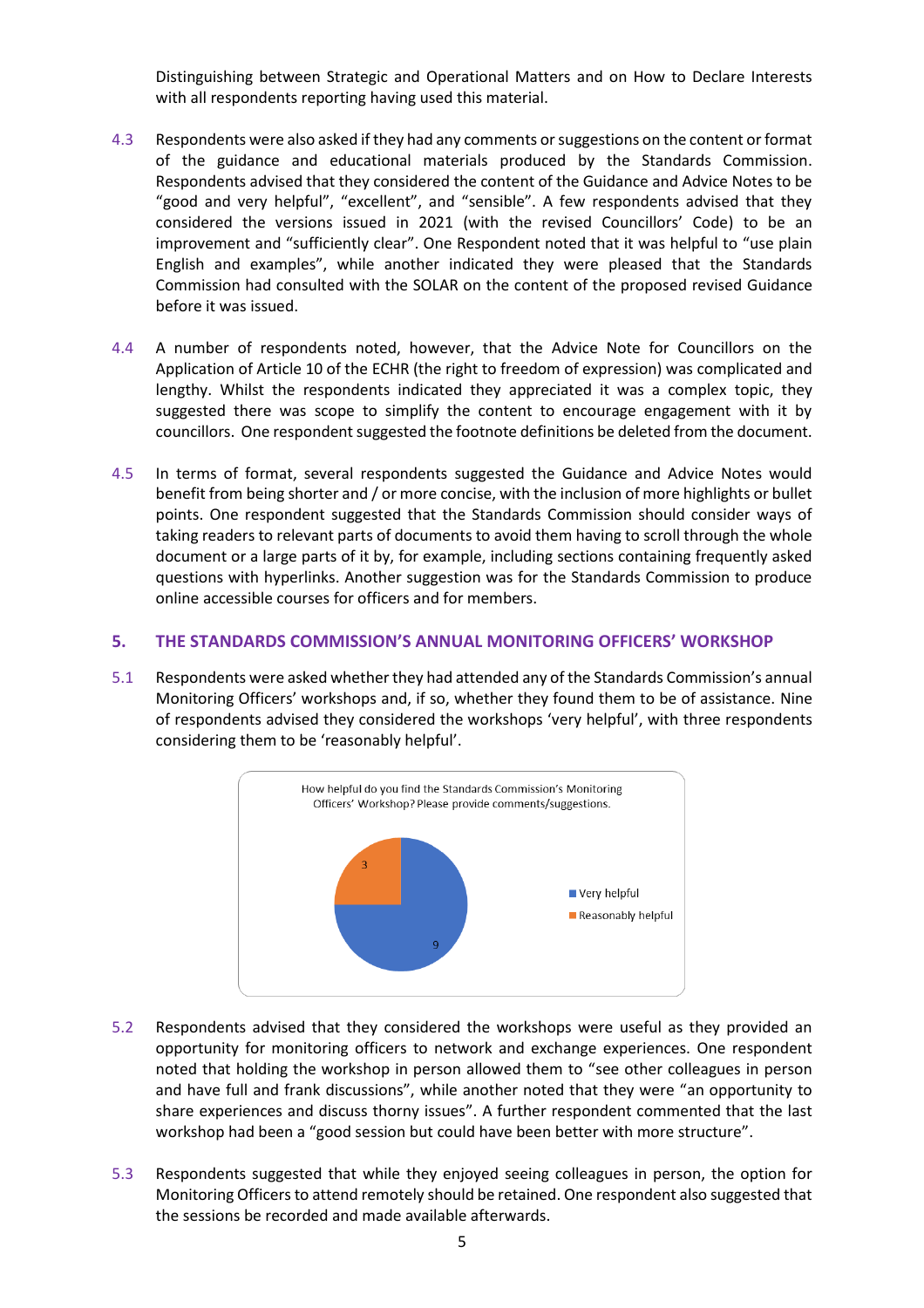## **6. THE STANDARDS COMMISSION'S STANDARDS UPDATES, WEBSITE AND SOCIAL MEDIA**

- 6.1 Respondents were asked whether they engaged with the Standards Commission's quarterly Standards Update newsletter and content on its website and social media pages. The majority of respondents indicated they were aware of, or had read, the content posted; with all 13 respondents confirming they read the Standards Updates. While 12 respondents indicated they also reviewed information on the 'Cases' page of the Standards Commission's website (including the written decisions of Hearings), the responses demonstrated there was less engagement with its social media pages (with three respondents reading the Standards Commission's tweets and only two engaging with its Facebook posts).
- 6.2 Feedback on the Standards Updates was positive with respondents commenting that they were "helpful as they are short, focused and informative" and "well received by elected members". One respondent suggested that as the Codes of Conduct were now written in the first person, it might be helpful for the Standards Updates to follow the same format. The respondent accepted, however, that this would mean they were directed solely towards councillors and members of devolved public bodies, rather than being aimed at everyone (including officers).
- 6.3 One respondent suggested that the publication on the Standards Commission's website of short summary articles and "bitesize" training content would be welcomed.

#### **7. ENQUIRIES MADE TO THE STANDARDS COMMISSION**

7.1 In response to a question about whether they or any of their colleagues had made an enquiry to the Standards Commission (either in writing or by telephone), some 11 respondents confirmed that they had. All 11 respondents advised that they had found the response from the Standards Commission to be either 'very helpful' (seven respondents) or 'reasonably helpful' (four respondents).



7.2 Respondents advised that they found the Standards Commission to be "extremely responsive, collaborative and helpful", "extremely helpful", "very helpful", and "always very helpful and informative - excellent service". Some respondents noted, however, that while the Standards Commission was "always very happy to discuss matters", it often could not offer a definitive view", given that the matter might eventually be the subject of a complaint referred to the Standards Commission for adjudication. While one respondent advised they considered that it was nevertheless "useful to chat through a matter" with the Standards Commission and that its input was "often very helpful", another noted that a response had been "bit non-committal". The respondent advised that "clearer direction would have been appreciated" as it was a risk for an officer to make a complaint about a councillor, especially if the complaint was then not accepted for investigation by the Ethical Standards Commissioner.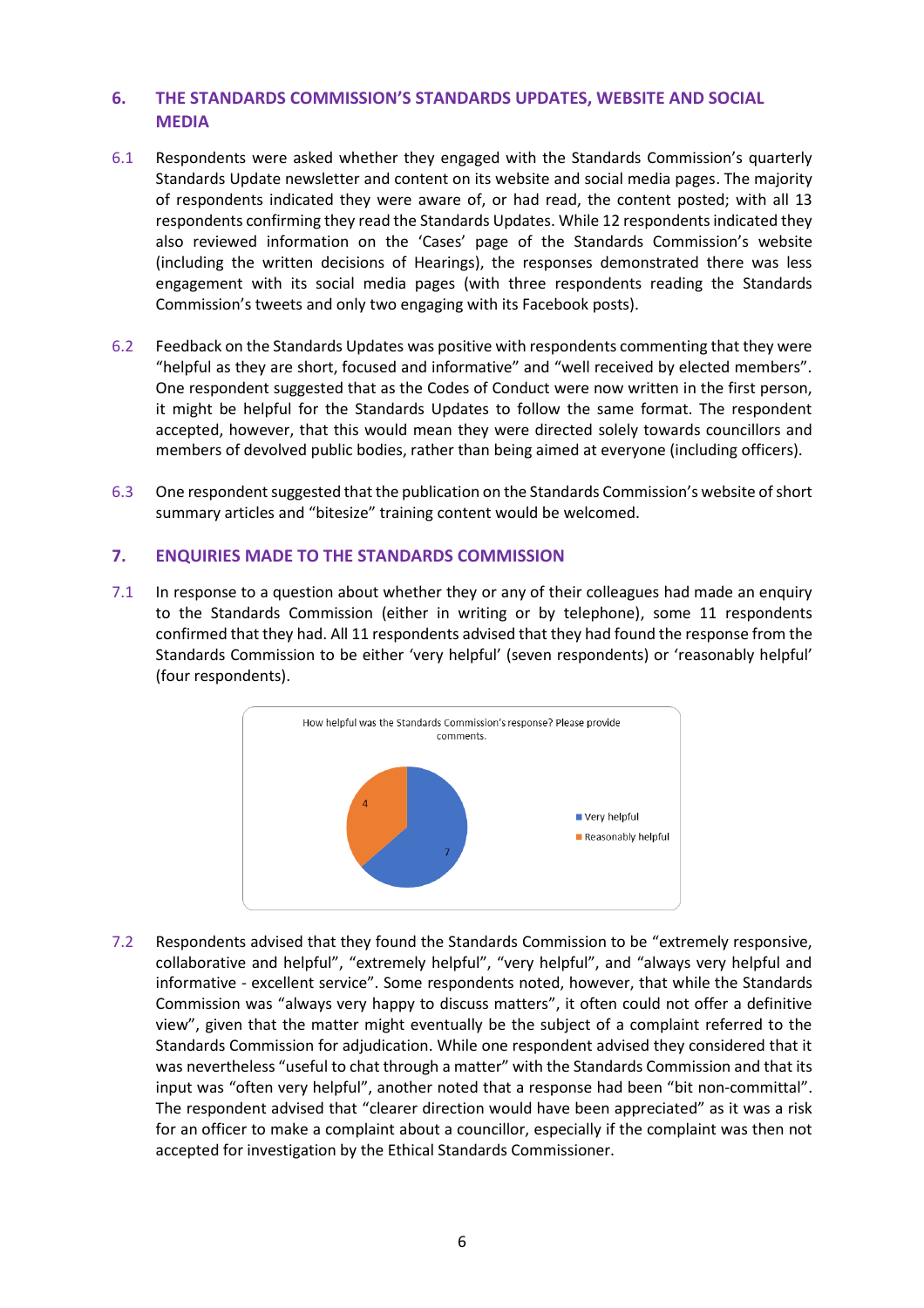# **8. COMPLAINTS ABOUT BREACHES OF THE COUNCILLORS' CODE OF CONDUCT**

8.1 Six respondents advised that they had experience of the Standards Commission's Hearings and adjudicatory processes. Of these, three respondents advised that they had been a witness at a Hearing, with the remaining three having observed a Hearing, either in person or online. In response to a question about how they had found the Standards Commission's Hearings process and decision-making, two respondents advised they considered it to be 'wholly adequate', with the remaining four respondents advising they had found it to be 'reasonably adequate'.



- 8.2 Comments received on Hearings included that some of the Hearings held online had been extremely lengthy "with a lot of unnecessary questioning" of witnesses. One respondent noted that the Panel Chair had seemed unwilling to interject "possibly due to the lack of proximity of his adviser". Another respondent commented that, in a recent case, "two important witnesses had not been able to give evidence as the external legal adviser appointed by the Ethical Standards Commissioner had failed to follow the notification process". The respondent noted that "as a result, the Hearing was deprived of vital information that would likely have impacted the outcome". Another issue identified was that observers could not always make sense of parts of the proceedings without having access to the written productions that the parties were referring to and relying on, such as any joint statement of facts.
- 8.3 One respondent suggested that it would be helpful for the Standards Commission to produce and publish a simplified guide on its Hearings process and procedures.
- 8.4 In response to a question about the quality of the Standards Commission's communication about the Hearing, four respondents advised they found it to be 'very clear', while the remaining two respondents considered it to be 'reasonably clear'.



8.5 Respondents were also asked about the quality of the Standards Commission's written decisions of Hearing. All respondents found this to be either 'very clear' (seven respondents) or 'reasonably clear' (six respondents), with one respondent noting that the decisions have been very helpful in supplementing the guidance materials.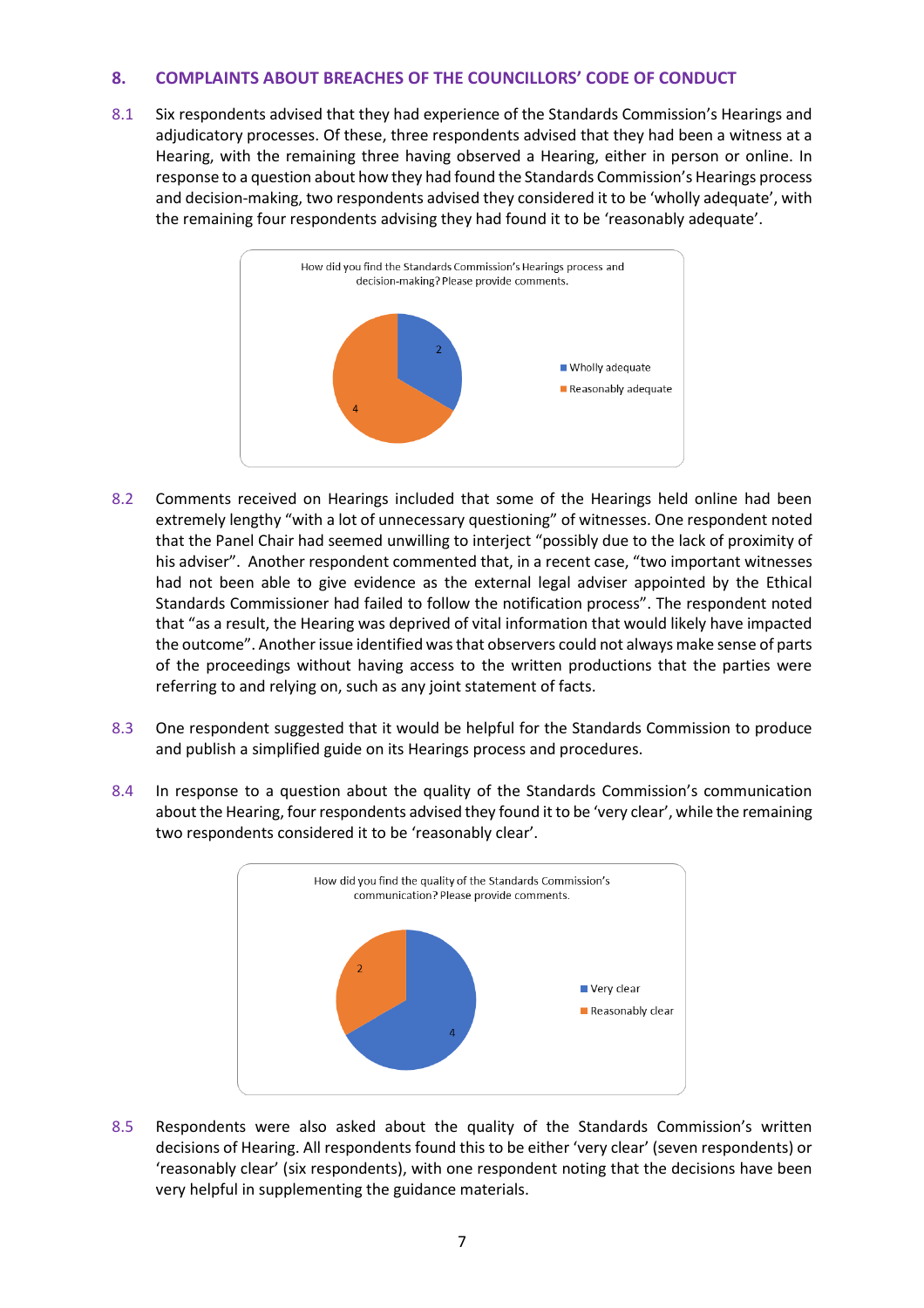- 8.6 One respondent noted that any move to further use plain English and to simplify written decisions would be welcomed, while another indicated that an explanation of why the Standards Commission decided to hold a Hearing would be helpful. Another suggestion was for the Standards Commission to include some of the written documents (such as any joint statements of facts) as annexes, to help provide clarity and make the substantive parts of the decisions more concise.
- 8.7 In terms of the quality of decisions, one respondent noted that there could be inconsistencies in terms of the length and extent of suspensions and a lack of clarity around whether the elected member was suspended from all meetings of the Council and its Committees or just meetings of full Council. It was also noted that imposing a sanction over a recess period was pointless. A further respondent noted that the decisions could sometimes be inconsistent, with the Standards Commission appearing to take some minor issues seriously, but not giving the same weight to matters that seemed more serious.

# **9. COMPLIANCE WITH THE COUNCILLORS' CODE OF CONDUCT**

- 9.1 Respondents were asked whether they considered that elected members of their council generally understood, and complied with, specific the parts of Councillors' Code. Respondents were asked to indicate, for each part, whether they considered their elected members demonstrated 'strong compliance and understanding' or 'little compliance and understanding'. Several respondents noted that the question was very difficult to answer as some elected members were very aware of the rules and very compliant, whilst others were not. Respondents noted that it would have been helpful for the Standards Commission to have included a further option such as 'the majority demonstrate strong compliance and understanding, but a minority demonstrate little compliance and understanding', to better reflect their experience.
- 9.2 Respondents nevertheless reported that they considered the areas of the Councillors' Code in respect of which there was the strongest compliance and understanding was the use of council facilities (11 respondents) and seeking preferential treatment (10 respondents). The areas that scored the highest in terms of the least compliance and understanding were good conduct at meetings in person (five respondents), good conduct at meetings online (four respondents) and declaring interests (four respondents).



9.3 The responses received by area are reflected in the graph below.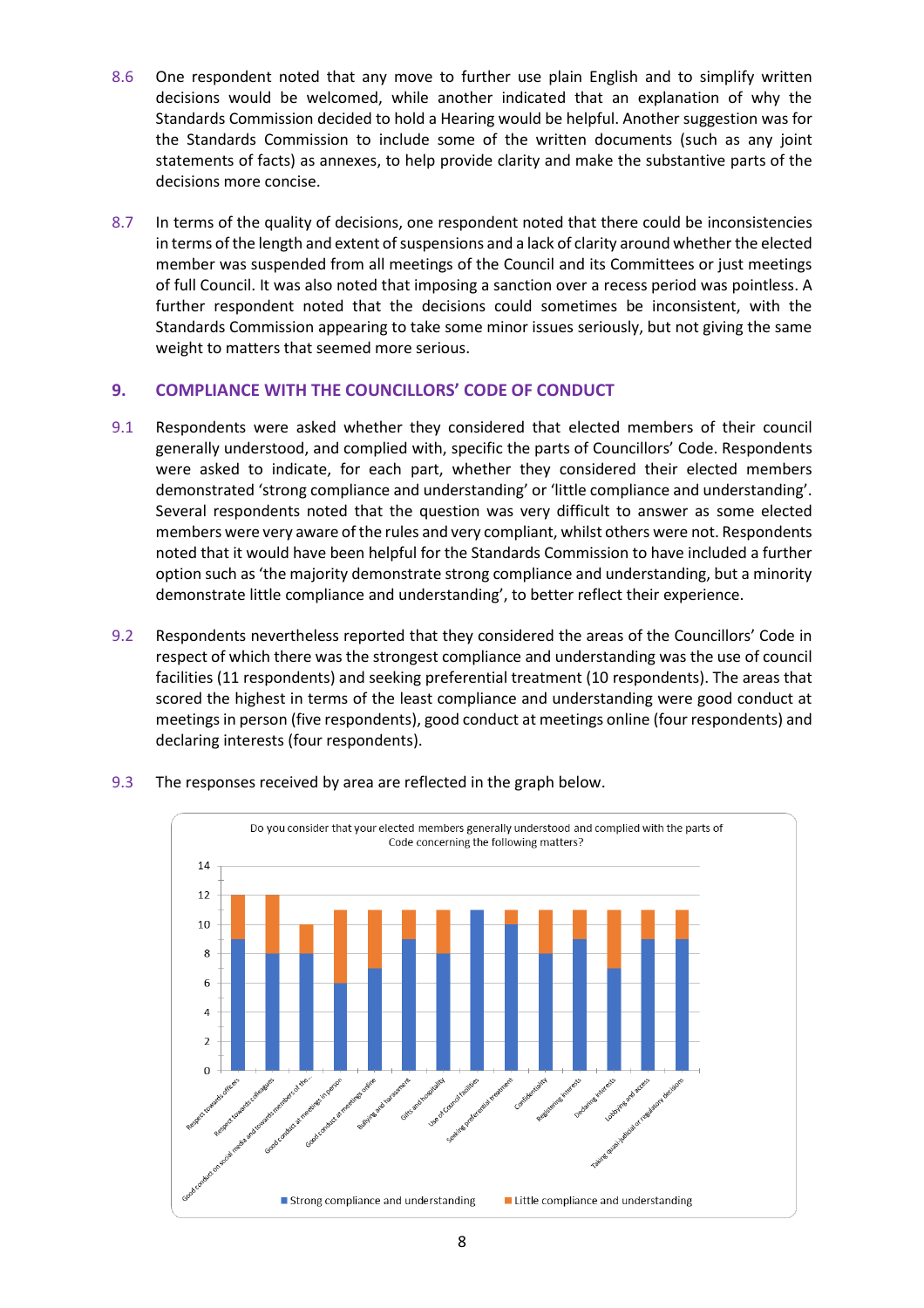- 9.4 Respondents were asked to provide comments or suggestions in respect of their experiences of elected members' compliance with the Code and, in particular, whether they considered that standards of conduct had improved or deteriorated since the 2017 local government elections and / or during the coronavirus pandemic.
- 9.5 A number of respondents indicated that, in their experience, the majority of councillors understood their duties and responsibilities under the Councillors' Code, but that a minority choose to ignore them. One respondent reported that there had been a trend with a minority of elected members refusing to accept advice and behaving in a challenging and confrontational manner during meetings.
- 9.6 Another respondent stated that they believed there was a problem in local government in relation to respect and bullying of officers by councillors. The respondent noted that councillors enjoyed a position of power over officers, with little motivation to behave well towards them and no real threat of proper and immediate sanction if they failed to do so. The respondent advised that they considered a lot of employees had worked in local government for so long they just accepted that was the position, despite being aware that neither they, their colleagues or members of the public would be able to behave in such manner without real and instant repercussions.
- 9.7 A further respondent noted that the political environment in which they operated often led to councillors failing to treat their colleagues with respect, as required by the Councillors' Code.
- 9.8 The responses as to whether standards of conduct had improved or deteriorated since the 2017 local government elections and / or during the pandemic were mixed. Some respondents commented that standards of conduct had generally improved over the period since the last election, with most new councillors being keen to understand their responsibilities in respect of the Councillors' Code and ethical standards framework. A few commented that more recently-elected councillors tended to have a greater awareness of the provisions in the Code. The respondents advised that most issues arose with longer-serving elected members who considered, mistakenly, that they were fully aware of the requirements of the Code simply because they had attended a training session on it years ago.
- 9.9 One respondent stated that they consider that overall standards had improved with any issues now being about respect rather than in relation to any 'regulatory' type matters, such as the registration and declaration of interests, lobbying and access and making quasi-judicial or regulatory decisions. Another respondent agreed that "conduct has improved on the whole" but noted "that social media is used increasingly and can lead to issues".
- 9.10 One respondent reported that they had not seen any evidence of an overall deterioration in standards, and that their experience was that standards of conduct have been maintained throughout the period in question, including during the pandemic.
- 9.11 Other respondents considered, however, that standards of behaviour had deteriorated over the past two years, particularly in respect of the conduct of councillors towards their colleagues and officers. One respondent advised that they considered that "respect for officers and fellow councillors appears to have sunk to new depths", while another stated that "standards of conduct have deteriorated over the past two years to the point that relations between elected members and between political parties is very difficult". The respondent noted that the use of online meetings and the lack of opportunities for councillors to meet in non-formal settings had been a key contributory factor to this. A further respondent reported that councillors were aware that officers were reluctant to report potential breaches of the Councillors' Code to the Ethical Standards Commissioner, for fear of repercussions as well as a perception of a weak response or sanctions, and that councillors exploited this.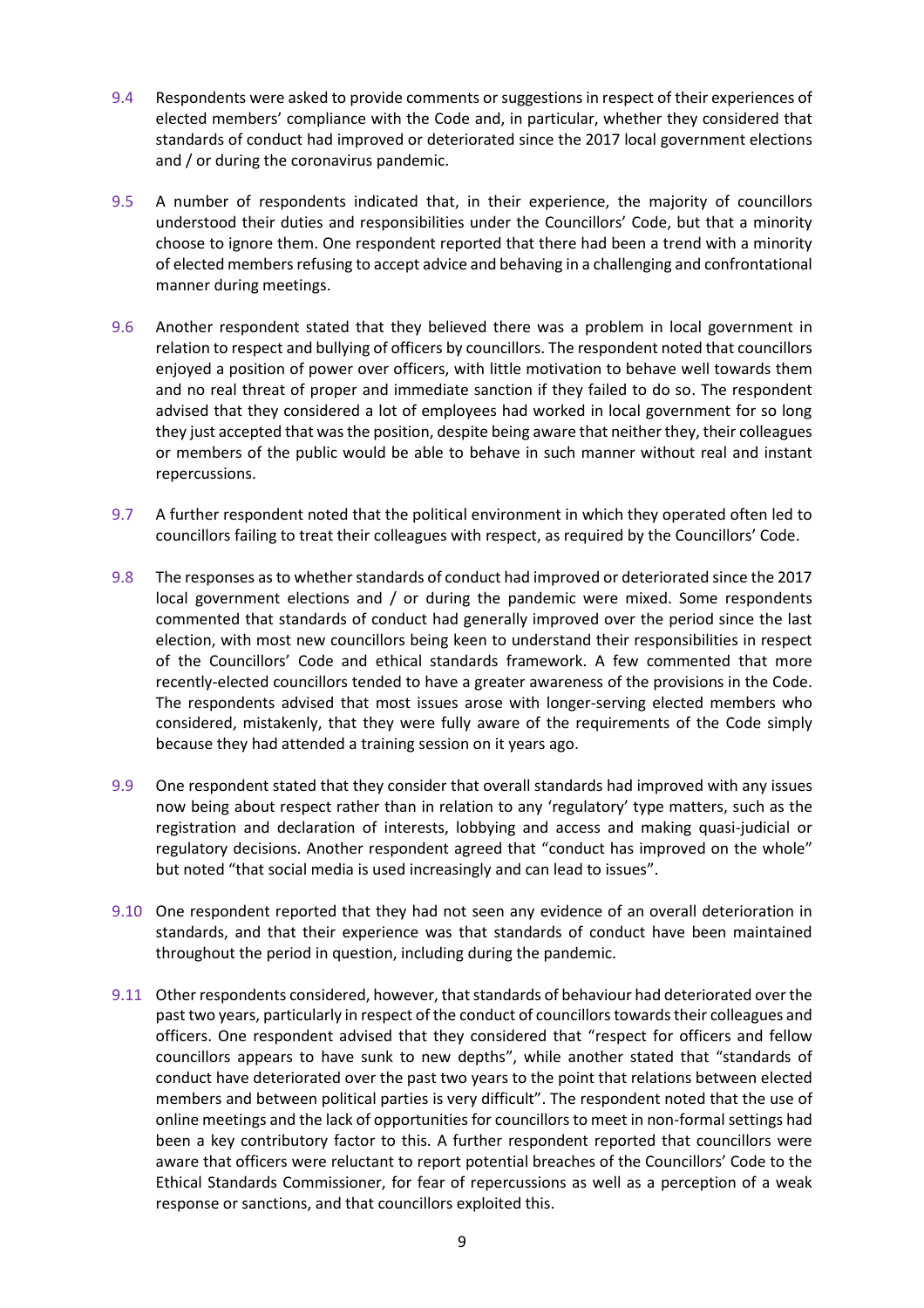- 9.12 Several respondents noted that the holding of online or remote meetings, had contributed to a regression to poorer behaviours and had "resulted in more rudeness and incivility", with councillors often "interrupting and heckling" colleagues and officers. One noted that some online conduct had been bad particularly at full council meetings and noted that while clear rules had eventually been put in place, a very strong Chair was required to ensure they were followed.
- 9.13 Other general comments made included that:
	- An increasing number of unfounded complaints about councillors were being made by members of the public. The respondent noted that this appeared to be driven by stress, anxiety and unrealistic expectations arising as a result of the pandemic.
	- Councillors often considered their Article 10 rights to freedom of expression (particularly in respect of political opinions), and their Article 8 rights to respect for private and family life, home and correspondence, under the ECHR, were more curtailed under the Councillors' Code than they were for MSPs under the MSP's Code of Conduct.
	- That application of Article 10 was not always wholly understood in terms of the flexibility it allowed in relation to the Code.

# **10. NEXT STEPS**

- 10.1 The Standards Commission has identified below the actions it hopes to take in light of the responses to the survey, subject to budget and resources constraints. These are listed in the order in which they will be actioned, depending on priority and resource capacity.
- 10.2 **Training**: The Standards Commission to produce, issue and publish a video presentation on the provisions in the Councillors' Code to supplement any induction sessions run internally by councils. The Standards Commission will also remind Monitoring Officers that a standard PowerPoint presentation on the key provisions in the Code is also available to download from its website, and that they can tell their elected members that they can contact the Standards Commission with any queries on its requirements, if they consider advice may be more welcomed when offered by an independent, outside organisation.
- 10.3 The Standards Commission will also run at least three online roadshows on the Councillors' Code in 2022/23 (potentially more if resources permit). It will ensure that officers know that they are also welcome to attend and that sufficient time is set aside at the end for questions and answers.
- 10.4 **Enquiries made to the Standards Commission**: As noted above, the Standards Commission will also remind Monitoring Officers that they can invite their elected members to contact the Standards Commission with any queries on the Councillors' Code if they consider advice may be more welcomed if offered by an independent, outside organisation. The Standards Commission will try to offer more conclusive answers on whether conduct could amount to a breach of the Code, albeit with the caveat that any response is not definitive as no decision can be made until a matter is investigated and all relevant information and circumstances are established at investigation and, potentially, a Hearing.
- 10.5 **Complaints about breaches of the Code of Conduct**: The Standards Commission will ensure it clearly states, both verbally at the Hearing and in any subsequent written decisions of the Hearing, whether any suspension imposed is partial or full in nature (and what this means for the respondent councillor in terms of their right to attend certain meetings). The Standards Commission will also take into account any recess periods when determining the length of any suspension to be imposed and will update its sanction policy to reflect this.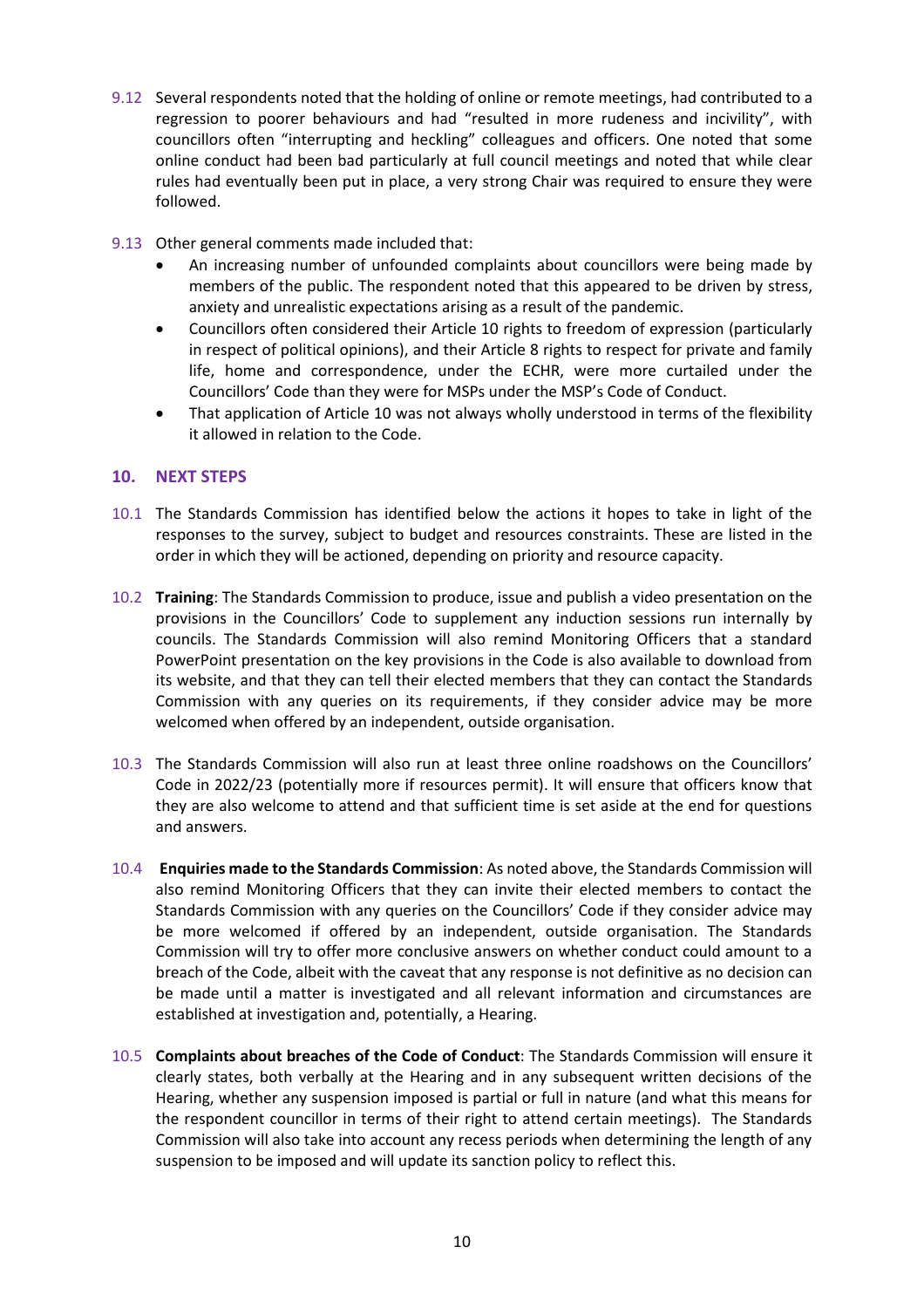- 10.6 The Standards Commission will proactively seek feedback from the relevant Monitoring Officer after each Hearing.
- 10.7 The Standards Commission will consider including some of the written productions referred to at Hearings (such as any joint statements of facts) as annexes to written decisions (where appropriate) to help provide clarity and make the substantive parts of the decisions more concise.
- 10.8 The Standards Commission will continue to undertake regular reviews of its Section 16 decisions (on whether to do nothing, direct further investigation or hold a Hearing) and decisions made in respect of both breach and sanction at Hearings to ensure, as far as possible, consistency and clarity.
- 10.9 **Guidance and Educational Material**: The Standards Commission will review its Guidance and Advice Notes to check the contents are in plain English and are as concise as possible. Where appropriate, it will include sections containing frequently asked questions with hyperlinks.
- 10.10 The Standards Commission will explore the possibility of producing the Guidance and Advice Notes in alternative formats, such as interactive online courses.
- 10.11 The Standards Commission will review its Advice Note on Article 10 of the ECHR with a view to either shortening and simplifying it, or producing a further condensed Advice Note containing a concise and accessible summary of the key points.
- 10.12 **Monitoring Officers' Workshop**: In advance of the next workshop, the Standards Commission will review the format and structure of the workshop and will offer the option of remote attendance. The Standards Commission will also consider whether the workshop (or parts of it) should be recorded and made available afterwards, or whether more detailed notes and copies of presentations should be sent to those who were unable to attend. When sending the invitation to Monitoring Officers of the workshop date, the Standards Commission will advise that anyone who has any issue they wish to raise and ask or inform colleagues about, are welcome to ask for a slot in the programme to present on or speak about the matter.
- 10.13 **Compliance with the Councillors' Code of Conduct**: The Standards Commission will continue to highlight the requirement for councillors to treat colleagues and officers with respect, including in meetings and online, in all its educational material and at its training events. The Standards Commission will consider creating a short Advice Note on conduct at online meetings.
- 10.14 **Complaints about breaches of the Councillors' Code of Conduct:** The Standards Commission will remind its Panel Chairs that they should intervene if unnecessary questions are being asked of witnesses, to ensure compliance with the Standards Commission's Guidance on the Relevancy of Evidence. The Standards Commission will hold Hearings in person, where appropriate, and in accordance with its Hearing Rules. It will ensure that the Ethical Standards Commissioner knows that witnesses must be contacted timeously if they are required to appear at a Hearing.
- 10.15 The Standards Commission will try to use plain English and simplify written decisions of Hearings, where possible. The Standards Commission will include an explanation as to why it decided to hold a Hearing on either the 'Cases' page of its website, in the written decision of the Hearing (or in both).
- 10.16 The Standards Commission will create a simplified guide on its Hearing rules and processes. It will consider at a future meeting of the Standards Commission, whether those in attendance (including those viewing any Hearings held online) should be given access to the written documents that are before the Hearing Panel (or some of these, such as any joint statement of